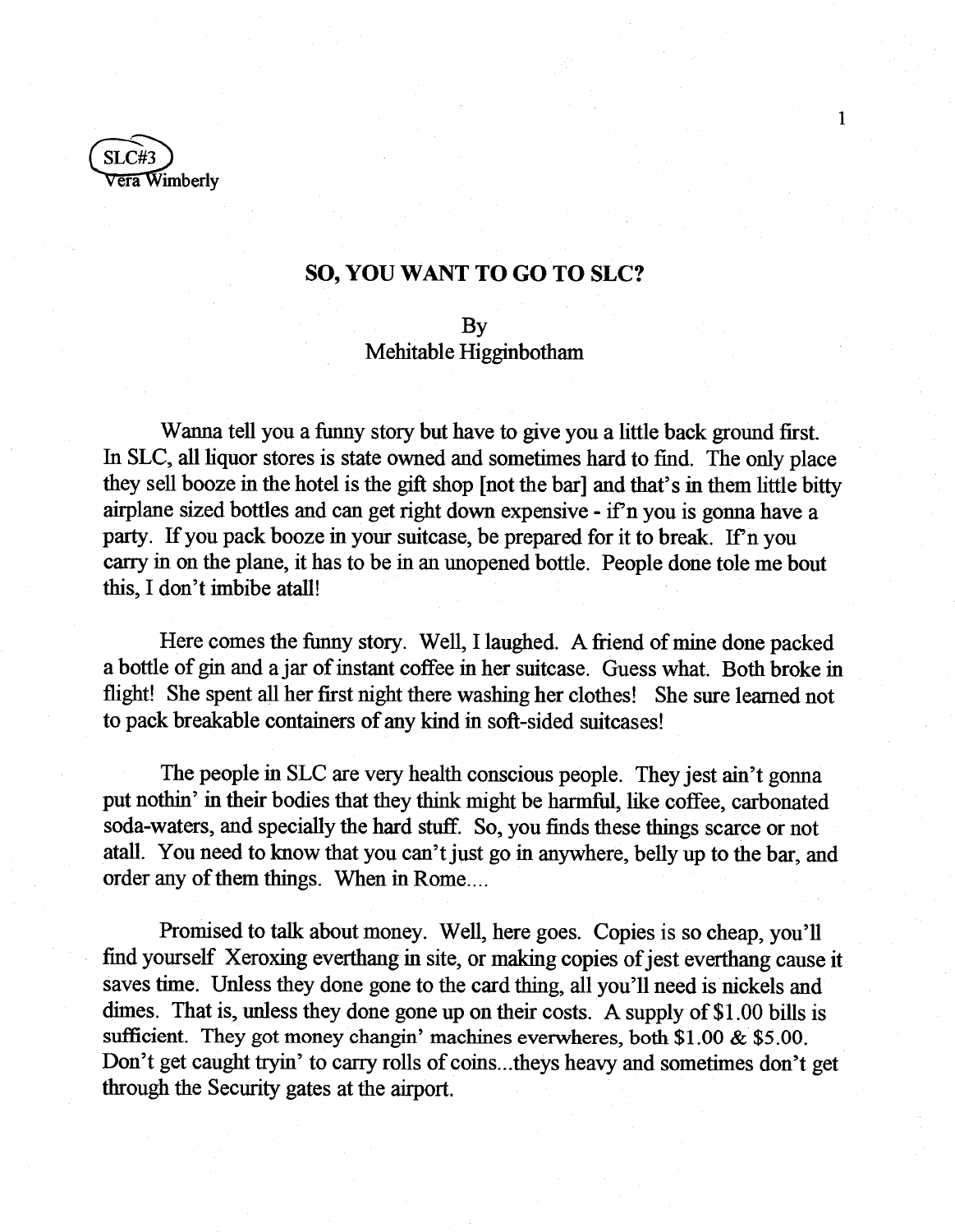As far as money for meals, guess that depends on where and what you want to eat - but prices in SLC is comparable with anywheres else. Don't forget them "back at the room instant meals." They's the best, after all. Cheaper too. Traveler's checks is always welcome - anywheres. They's safer too. Think bout it!

Odds and ends you might not even think about. Take a supply of pencils and pens. You can use pens out there in their liberry. If you rather use pencils, take a little pencil sharpener. Saves time in hunting down the sharpener at the liberry. 3 x 5 index cards come in handy. Or make yourself a research log that you can put right in your family note book. Make a note of all films looked at and results. Be sure to jot down the entire call number  $\&$  film number, so the next time you go you won't waste time re-reading the same films. That goes for any books you happen to look at too.

Take a good notebook. A knee-pad note-pad that has the three-ring holes already punched is good to take along. When you return home, you can place these notes directly into your family notebooks. Hint: Do not put notes on but one family at a time on a page. If you put more than one, you'll spend a lot of time making copies so you can put them in their proper places.

Forms. They's all kinds of forms - for just everthing. When a form couldn't be found to follow when abstractin' stuff from microfilm, one was created. Know that the SLC has a great many different forms, especially the census record forms. The price was 1 cent apiece, so it is cheaper to buy them out there. Even if they was double that price, would still be cheaper. Not a big deal. But all that paper adds up and will add weight to what you pack.

One more thang about the liberry. Them readers. Even though they is over 200 readers there, one may be hard to find, depending on the time of the year you decided to go. You'll eventually find a machine that you really like. It is also important where the reader is done located. You want to be close to where the film is stored so you can get them easily. The old machines with the big reeler-uppers are much easier to use. Sometimes you have to reel a long ways to get where you want to be. Just because you done left your note book at the reader you are using, don't assume it has your name on it, and it is yours for the day. When it is crowded, anyone may move in on you and take over your reader, if you are not there to protect it. How rude! It is done all the time. One way to get around that is to leave